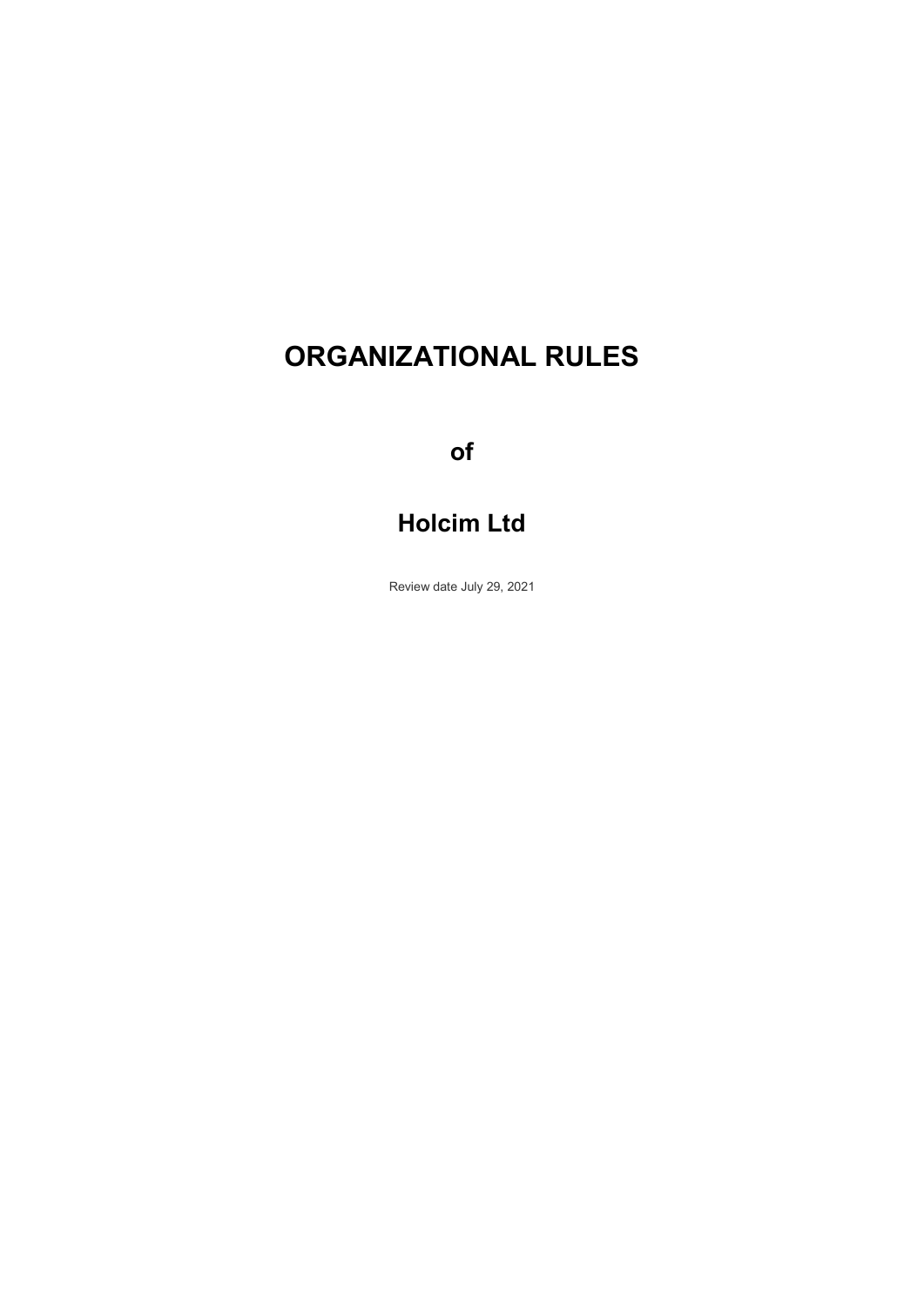| 1.  |                                                                        |  |
|-----|------------------------------------------------------------------------|--|
| 2.  |                                                                        |  |
|     |                                                                        |  |
| 3.  |                                                                        |  |
| 4.  |                                                                        |  |
| 5.  |                                                                        |  |
| 6.  |                                                                        |  |
| 7.  |                                                                        |  |
| 8.  |                                                                        |  |
| 9.  |                                                                        |  |
| 10. |                                                                        |  |
|     |                                                                        |  |
| 11. |                                                                        |  |
|     |                                                                        |  |
| 12. |                                                                        |  |
|     |                                                                        |  |
| 13. | Appointment and powers and duties of the Independent Lead Director  10 |  |
|     |                                                                        |  |
| 14. |                                                                        |  |
|     |                                                                        |  |
|     |                                                                        |  |
| 15. |                                                                        |  |
|     |                                                                        |  |
| 16. |                                                                        |  |
| 17. |                                                                        |  |
| 18. |                                                                        |  |
| 19. |                                                                        |  |
| 20. |                                                                        |  |
| 21. |                                                                        |  |
| 22. |                                                                        |  |
|     | AUTHORITIES RELATING TO CAPITAL EXPENDITURES AND INVESTMENTS  16       |  |
| 23. |                                                                        |  |
|     |                                                                        |  |
| 24. |                                                                        |  |
| 25. |                                                                        |  |
| 26. |                                                                        |  |
| 27. |                                                                        |  |
| 28. |                                                                        |  |
| 29. |                                                                        |  |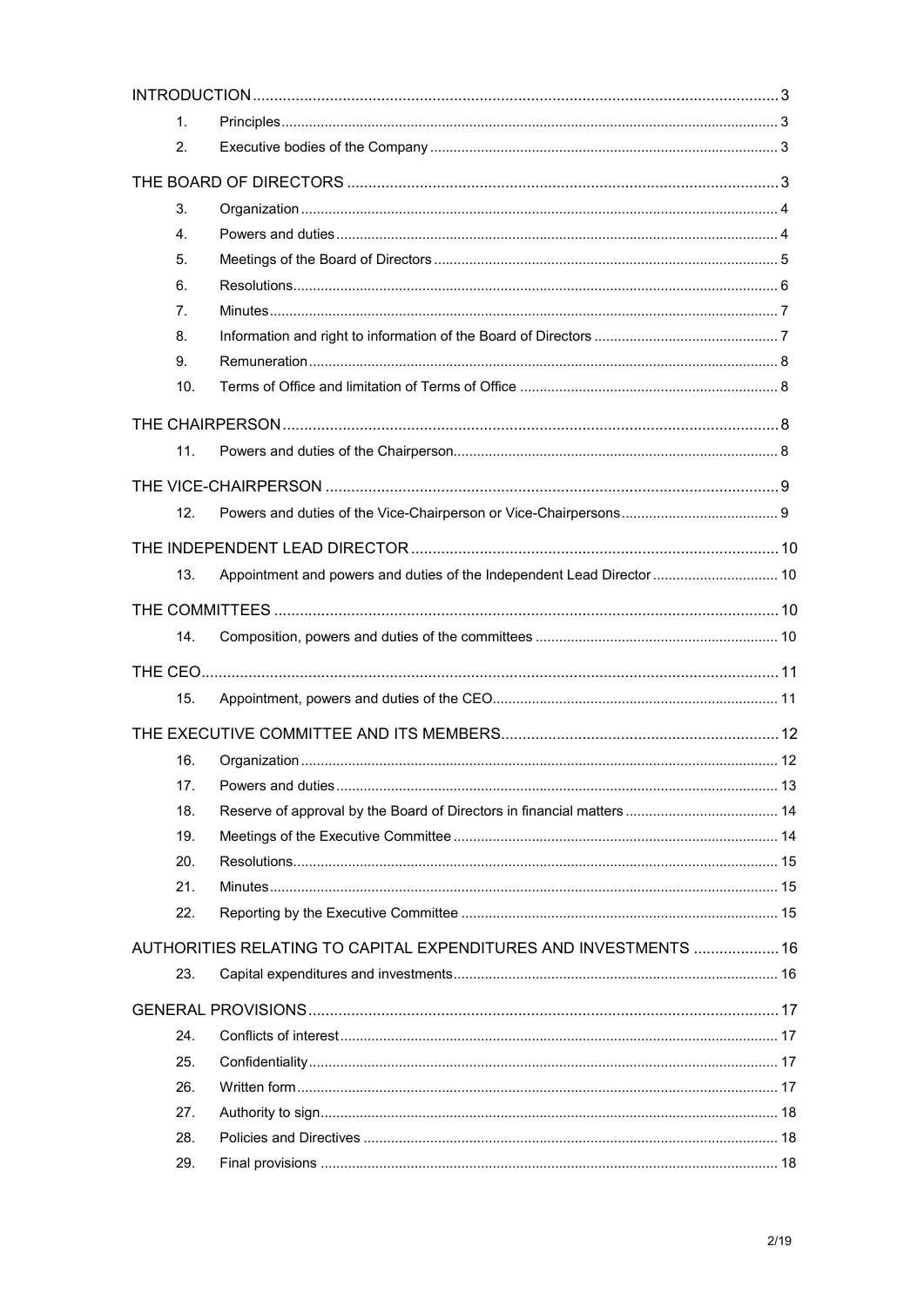### **INTRODUCTION**

1. Principles

These organizational rules (the "Rules") were enacted by the Board *Principles* of Directors of Holcim Ltd (the "Company") on the basis of Art. 716b OR and Art. [18] of the Articles of Incorporation. These Rules determine the organization of the executive bodies and govern their respective powers and duties.

Throughout these Rules, all references to titles, functions, individuals and "he"/"his" shall include both the masculine and the feminine gender.

The Company is the ultimate parent holding organization of the Holcim Group (the "Group"). In this function it performs tasks of management, organization and financing not only for itself but also for all the companies controlled by it (the "Group Companies"). In view of this function of the Company, its bodies not only pass resolutions for the Company itself but also promulgate, pursuant to these Rules, certain guidelines for the Group Companies. However the legal rights, independence, competences and responsibilities of the executive bodies must be preserved at any rate.

2. Executive bodies of the Company

The executive bodies of the Company are:

- The Board of Directors
- The Chairperson of the Board of Directors (the "Chairperson")
- The Vice-Chairperson of the Board of Directors (the "Vice-Chairperson")
- The Independent Lead Director (the "Independent Lead Director")
- The Chief Executive Officer (the "CEO")
- The Executive Committee

In addition, committees and ad-hoc committees appointed by the Board of Directors exist.

#### **THE BOARD OF DIRECTORS**

3. Organization

Except for the election of the Chairperson and the members of the *Constitution* Nomination, Compensation & Governance Committee, the Board of Directors constitutes itself. It elects one or two of its members as Vice-Chairpersons for a term of office until completion of the next ordinary general meeting of shareholders (the "General Meeting").

The Chairperson is elected by the General Meeting for a term of *Chairperson*office until completion of the next General Meeting. If the office of the Chairperson is vacant, the Board of Directors shall appoint a

#### *Executive bodies*

*Group*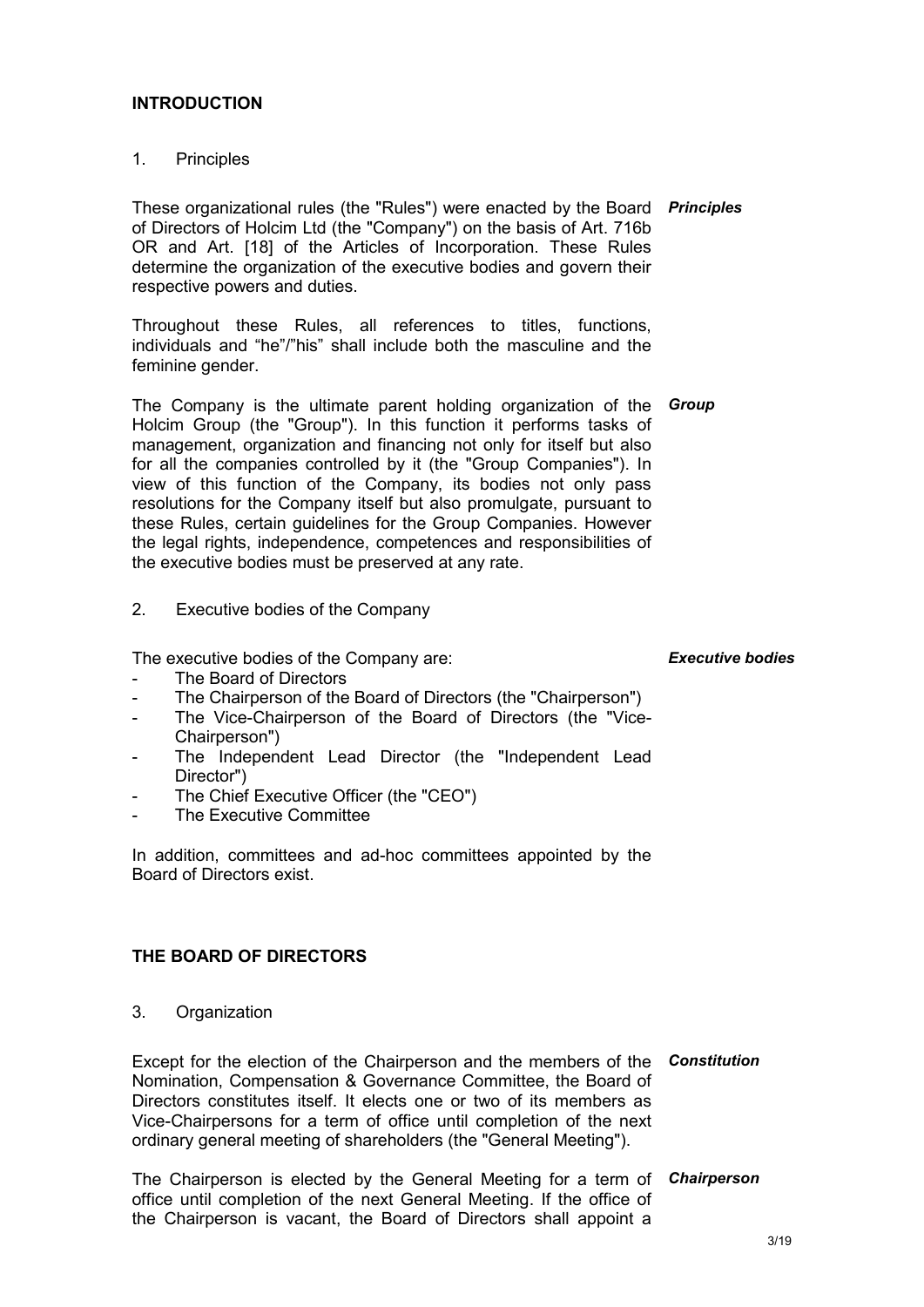new Chairperson from among its members for the remaining term of office.

The Board of Directors appoints a Secretary who does not need to *Secretary* be a member of the Board of Directors nor a shareholder. The independence of the members of the Board of Directors is *Independence* defined as per the Swiss Code of Best Practice for Corporate Governance. 4. Powers and duties The Board of Directors is legally responsible for the non-transferable *Principle* ultimate direction, the supervision and control of the management of the Company and the Group. It passes resolutions on all matters which are not reserved or transferred to the General Meeting or another body of the Company by law, the Articles of Incorporation or any other rules and regulations. In particular the Board of Directors shall have the following powers *Powers and duties* and duties subject to the Rules: a. Ultimate direction of the Company and the Group and the *Ultimate direction* giving of the necessary directives (including approval of the strategic plan to be presented by the CEO to the Board of Directors pursuant to art. 15 of these Rules); b. Establishment of the organization of the Company and the *Organization* Group, in particular adoption and amendment of these Rules; c. Structuring of the accounting system and reporting of the Company and the Group and of the financial controls as well as the financial planning of the Company and the Group (including approval of the budget to be presented by the CEO pursuant to art. 15 of these Rules); *Accountancy/ Financial control* d. Appointment and dismissal of the members of the committees *Appointments* and of the ad-hoc committees, of the Secretary of the Board and of the CEO and of the other members of the Executive Committee (in this latter case, only as proposed by the CEO); e. Regulation of and delegation and removal of signatory rights *Authority to sign* for the Company; f. Ultimate supervision of the persons entrusted with the management of the Company and the Group, in particular in view of compliance with the law, the articles of incorporation, any rules and regulations and directives of the Company; *Ultimate supervision* g. Approval of the business report (including the annual report, *Business report*the consolidated financial statements and the annual financial statements) and of the compensation report, and receipt of the reports of the auditors as well as of the reports of the

committees and ad-hoc committees, and approval of the quarterly reports (exceptionally Q1 approved by Audit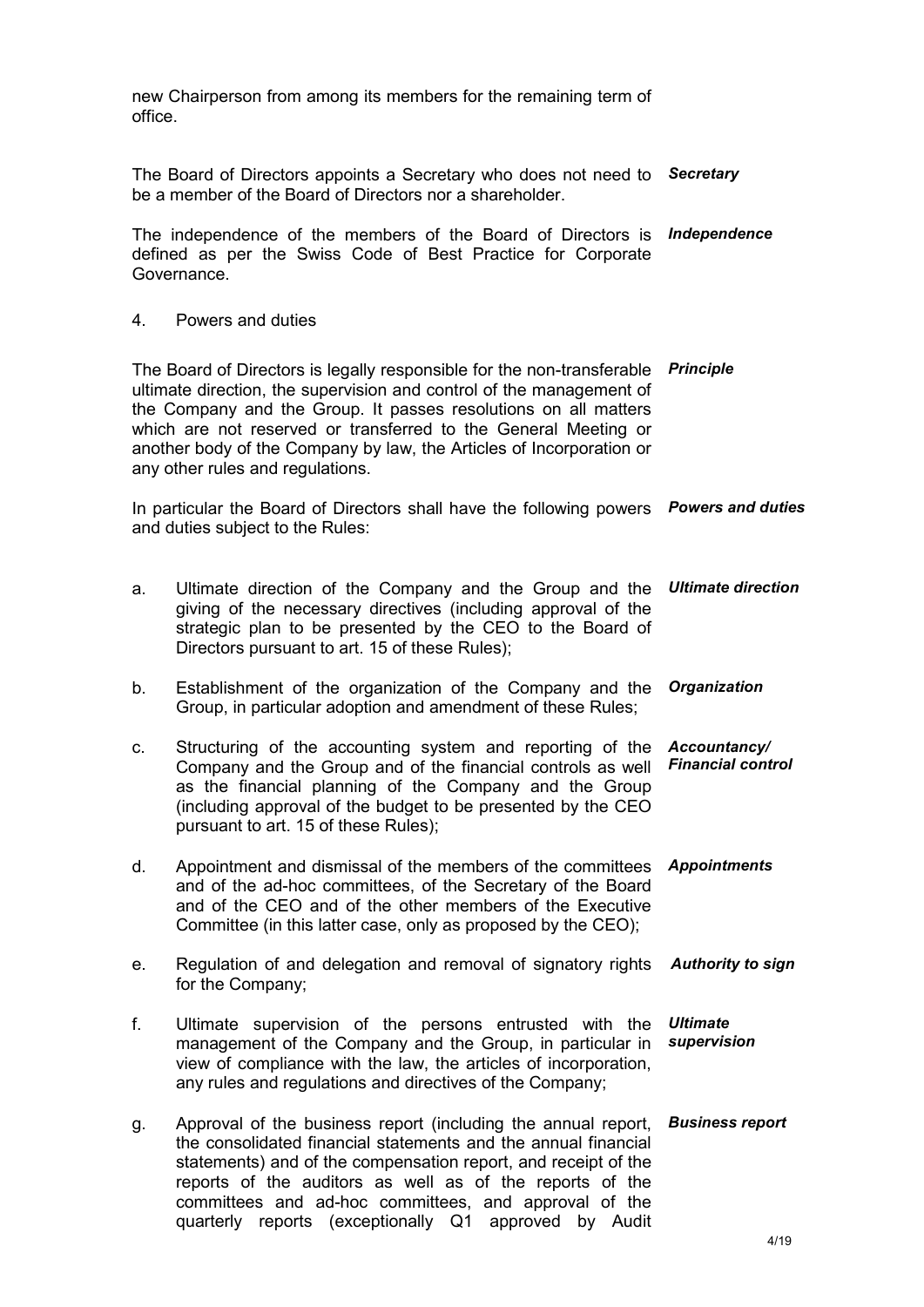Committee);

| h.                                                                                                                                                                                                                                                                                                                                                                                                                                | Preparation of the General Meeting of the Company and<br>implementing of its resolutions;                                                                            | <b>General Meeting of</b><br><b>Shareholders</b>      |
|-----------------------------------------------------------------------------------------------------------------------------------------------------------------------------------------------------------------------------------------------------------------------------------------------------------------------------------------------------------------------------------------------------------------------------------|----------------------------------------------------------------------------------------------------------------------------------------------------------------------|-------------------------------------------------------|
| i.                                                                                                                                                                                                                                                                                                                                                                                                                                | Notification of the judge in case of overindebtedness;                                                                                                               | <b>Overindebtedness</b>                               |
| j.                                                                                                                                                                                                                                                                                                                                                                                                                                | Execution of the tasks reserved to the Board of Directors by<br>law in the context of an increase of capital;                                                        | <b>Increase of capital</b>                            |
| k.                                                                                                                                                                                                                                                                                                                                                                                                                                | Approval of the corporate concept and corporate strategy of<br>the Group to be presented by the CEO to the Board of<br>Directors pursuant to art. 15 of these Rules; | Corporate concept/<br>corporate strategy              |
| I.                                                                                                                                                                                                                                                                                                                                                                                                                                | Approval of the consolidated Group budget to be presented by<br>the CEO to the Board of Directors pursuant to art. 15 of these<br>Rules;                             | <b>Group budget</b>                                   |
| m.                                                                                                                                                                                                                                                                                                                                                                                                                                | Verification of the professional qualifications of the auditors in<br>accordance with the statutory requirements.                                                    | <b>Auditors</b>                                       |
| Within the scope of these Rules and mandatory statutory provisions,<br>the Board of Directors delegates the entire operational management<br>and operational administration of the Company and the Group to the<br>Executive Committee under the supervision and direction of the<br>CEO.                                                                                                                                         |                                                                                                                                                                      | <b>Delegation of the</b><br>operational<br>management |
| Once per year, the Board of Directors shall, under the direction of Performance<br>the Chairperson, assess its proper performance as well as the<br>performance of the Executive Committee.                                                                                                                                                                                                                                       |                                                                                                                                                                      | assessment                                            |
| 5.                                                                                                                                                                                                                                                                                                                                                                                                                                | Meetings of the Board of Directors                                                                                                                                   |                                                       |
| The ordinary meetings of the Board of Directors are called by the<br>Chairperson as often as the business of the Company requires in<br>consultation with the CEO. Ordinary meetings are generally held<br>four times a year.                                                                                                                                                                                                     |                                                                                                                                                                      | Convening                                             |
| One meeting per year is used to define and periodically review the<br>long-term goals and the positioning of the Company and the Group.                                                                                                                                                                                                                                                                                           |                                                                                                                                                                      |                                                       |
| Members of the Executive Committee and or heads of corporate<br>functions shall be invited by the Chairperson at the initiative of the<br>CEO.                                                                                                                                                                                                                                                                                    |                                                                                                                                                                      |                                                       |
| The Board of Directors may hold discussions in Board Meetings<br>without the presence of the CEO (Non-Executive Sessions). The<br>matters to be addressed during such meetings shall be matters such<br>as relating to the compensation of the CEO, the collaboration of the<br>members of the Board with the CEO, the collaboration of the CEO<br>with the Executive Committee, or the termination of the mandate of<br>the CEO. |                                                                                                                                                                      |                                                       |

Executive Committee members shall be invited to the Board by the Chairperson at the initiative of the CEO, on an ad-hoc basis, to present current trading, capex, divestiture or specific items within their fields of responsibility.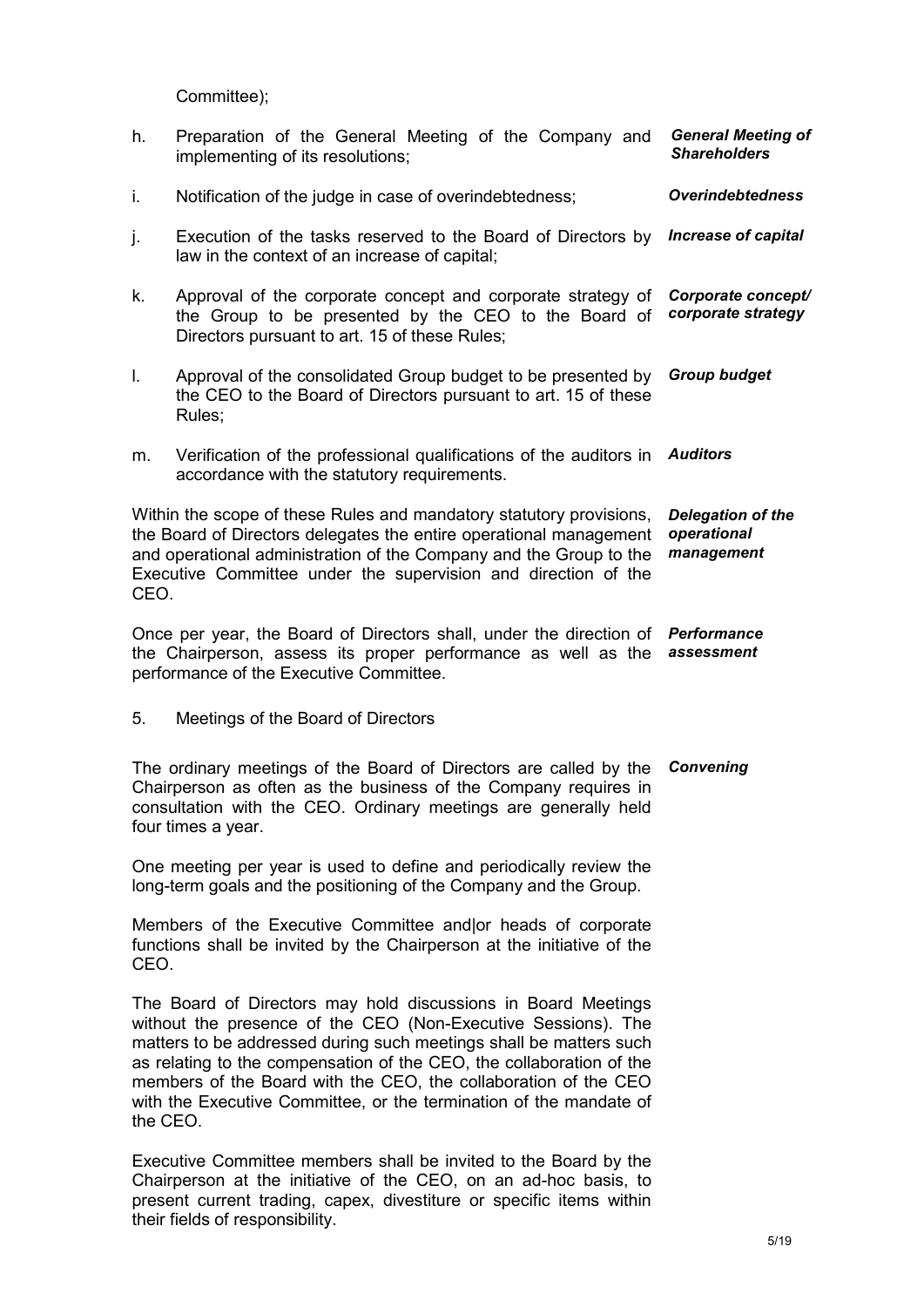At the initiative of the CEO the Chairperson may also invite heads of corporate functions to the Board.

| The invitation to attend a meeting of the Board of Directors shall be<br>made in writing, listing the items on the agenda at least ten days in<br>advance. In urgent cases, the Chairperson may convene the Board<br>of Directors by some other appropriate manner at short notice.                                                                                                | <b>Invitation</b>                               |
|------------------------------------------------------------------------------------------------------------------------------------------------------------------------------------------------------------------------------------------------------------------------------------------------------------------------------------------------------------------------------------|-------------------------------------------------|
| The agenda shall be prepared by the Chairperson in consultation<br>with the CEO. Motions for the agenda and any enclosures must be<br>addressed to the Chairperson sufficiently in advance for the<br>invitation and the motions to be circulated simultaneously, except in<br>cases where urgency does not allow for keeping this time frame.                                     | Agenda items                                    |
| Any member of the Board of Directors may, in writing and stating the<br>reasons, request the Chairperson to call a meeting of the Board of<br>Directors.                                                                                                                                                                                                                           | <b>Convening an</b><br>extraordinary<br>meeting |
| The meetings shall be chaired by the Chairperson or, in his<br>absence, by the Vice-Chairperson (or the more senior Vice<br>Chairperson, if two Vice Chairpersons have been elected) or another<br>member of the Board of Directors. The Chairperson, may invite other<br>persons who are not members of the Board of Directors to attend<br>the meetings in an advisory capacity. | Chairpersonship                                 |
| Absent members of the Board of Directors may not be represented.<br>Directors shall be authorized to attend the Board by any means of<br>communication (e.g. by telephone, video, internet/intranet or other<br>technical means).                                                                                                                                                  | <b>Representation</b>                           |
| <b>Resolutions</b><br>6.                                                                                                                                                                                                                                                                                                                                                           |                                                 |
| — — — —                                                                                                                                                                                                                                                                                                                                                                            |                                                 |

The Board of Directors has a quorum if at least half of its members *Authority to take*  are present. The requirement of presence is met if the members of *resolutions*  the Board of Directors are able to communicate simultaneously (e.g. by telephone, video, internet/intranet or other technical means). No attendance quorum is required for the resolutions on an approved capital increase and the corresponding changes to the Articles of Incorporation.

Resolutions shall be passed by the majority of the votes cast, *Quorum*subject to the resolutions set forth below. Abstentions shall not be counted. In case of a tie, the Chairperson shall not have a casting vote.

The following resolutions shall require a qualified majority of twothirds of the members of the Board of Directors present:

- 1) decision to propose a change of the place of incorporation to the General Meeting or decision to change the corporate headquarters; and
- 2) decision to propose a change of the corporate name to the General Meeting or to rebrand products.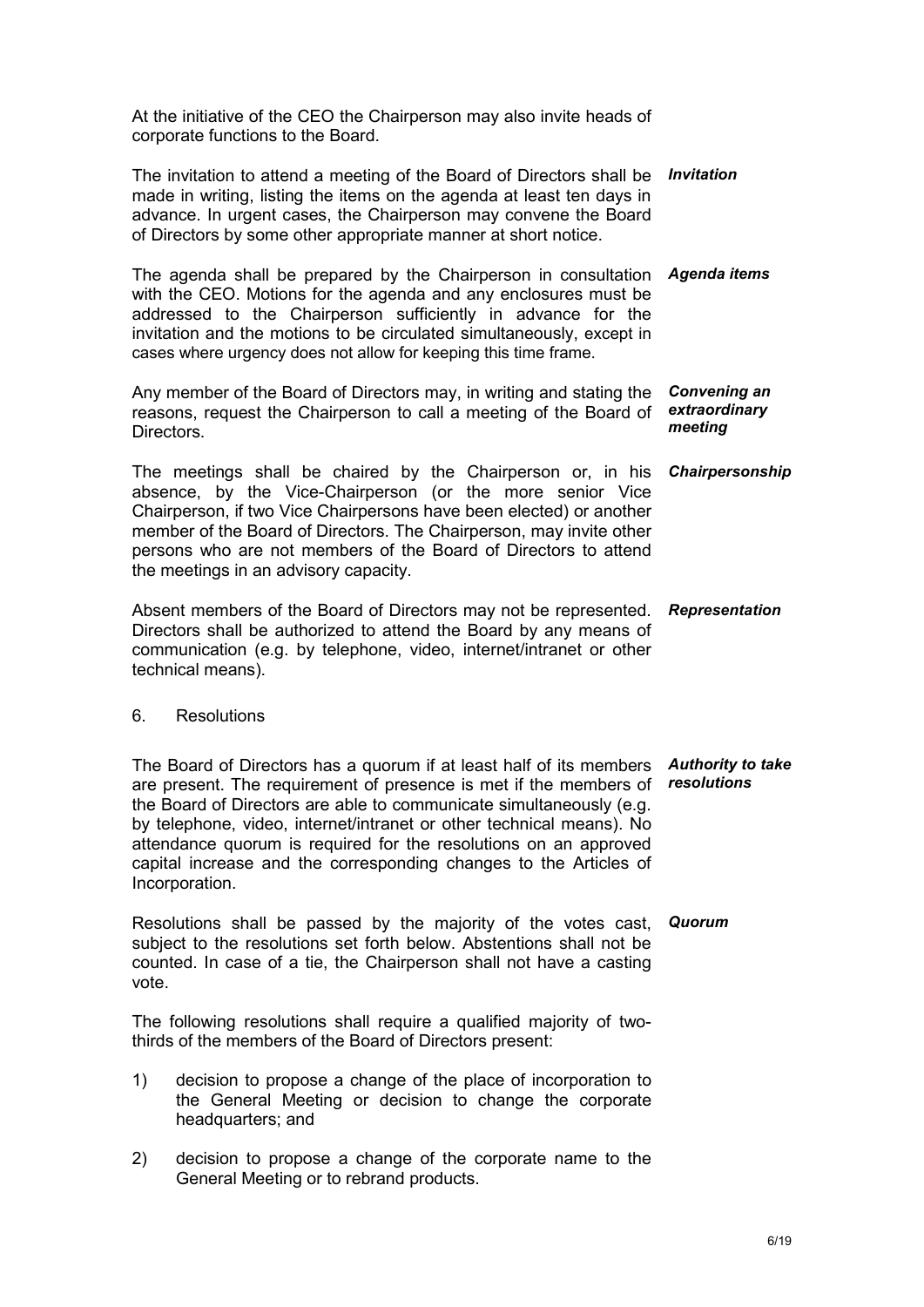| Resolutions of the Board of Directors may, on the instructions of the<br>Chairperson, also be passed in writing unless a member requests<br>oral consideration within the period indicated in the corresponding<br>motion. These circular resolutions shall be considered approved if<br>the majority of the members of the Board of Directors have given<br>their written consent, subject to the special majorities of the<br>preceding paragraph. |                                                                                                                                                                                                                                                                                                                                 | <b>Resolutions by</b><br>written consent  |
|------------------------------------------------------------------------------------------------------------------------------------------------------------------------------------------------------------------------------------------------------------------------------------------------------------------------------------------------------------------------------------------------------------------------------------------------------|---------------------------------------------------------------------------------------------------------------------------------------------------------------------------------------------------------------------------------------------------------------------------------------------------------------------------------|-------------------------------------------|
|                                                                                                                                                                                                                                                                                                                                                                                                                                                      | Matters not on the agenda may only be decided upon if all the <b>Matters not on the</b><br>members of the Board of Directors consent.                                                                                                                                                                                           | agenda                                    |
| 7.                                                                                                                                                                                                                                                                                                                                                                                                                                                   | <b>Minutes</b>                                                                                                                                                                                                                                                                                                                  |                                           |
|                                                                                                                                                                                                                                                                                                                                                                                                                                                      | Minutes of the proceedings and resolutions of the Board of Directors<br>shall be taken and signed by the Chairperson and Secretary of the<br>Board of Directors. If no Secretary has been appointed, or if the<br>Secretary is not present at the meeting of the Board of Directors, an<br>ad-hoc secretary shall be appointed. | <b>Writing the minutes</b>                |
|                                                                                                                                                                                                                                                                                                                                                                                                                                                      | The minutes shall state the following:                                                                                                                                                                                                                                                                                          | <b>Contents</b>                           |
| a.                                                                                                                                                                                                                                                                                                                                                                                                                                                   | Date, place, time of the meeting;                                                                                                                                                                                                                                                                                               | <b>Date/Place/Time</b>                    |
| b.                                                                                                                                                                                                                                                                                                                                                                                                                                                   | Presence and absence of the members of the Board of Direc- Presence/Absence<br>tors and other participants;                                                                                                                                                                                                                     |                                           |
| c.                                                                                                                                                                                                                                                                                                                                                                                                                                                   | The name of the Chairperson and the Secretary;                                                                                                                                                                                                                                                                                  | Chairperson/<br><b>Secretary</b>          |
| d.                                                                                                                                                                                                                                                                                                                                                                                                                                                   | Resolutions passed verbatim and election results, stating the<br>outcome of the vote;                                                                                                                                                                                                                                           | <b>Resolutions</b>                        |
| е.                                                                                                                                                                                                                                                                                                                                                                                                                                                   | Summary of the main stand points of the discussions;                                                                                                                                                                                                                                                                            | <b>Discussion</b>                         |
| f.                                                                                                                                                                                                                                                                                                                                                                                                                                                   | Statements for the record made by a member of the Board of<br>Directors;                                                                                                                                                                                                                                                        | <b>Statement for the</b><br>record        |
| g.                                                                                                                                                                                                                                                                                                                                                                                                                                                   | Requests for information and summary of the respective<br>replies;                                                                                                                                                                                                                                                              | <b>Requests for</b><br><i>information</i> |
| h.                                                                                                                                                                                                                                                                                                                                                                                                                                                   | Wording and results of the votes on circular resolutions passed<br>since the last meeting of the Board of Directors.                                                                                                                                                                                                            | <b>Circular</b><br>resolutions            |
| Directors.                                                                                                                                                                                                                                                                                                                                                                                                                                           | The minutes shall be distributed within three weeks following the<br>meeting and shall be approved at the next meeting of the Board of                                                                                                                                                                                          | Circulation/<br>approval                  |
| 8.                                                                                                                                                                                                                                                                                                                                                                                                                                                   | Information and right to information of the Board of Directors                                                                                                                                                                                                                                                                  |                                           |
|                                                                                                                                                                                                                                                                                                                                                                                                                                                      | The Board of Directors shall determine the written documents which<br>shall regularly be forwarded for its information.                                                                                                                                                                                                         | <b>Documents</b>                          |
|                                                                                                                                                                                                                                                                                                                                                                                                                                                      | Any member of the Board of Directors may request information<br>about all matters concerning the Company and the Group. At the<br>meetings, all members of the Board of Directors as well as all<br>present members of the Executive Committee shall be obligated to                                                            | <b>Right to</b><br><i>information</i>     |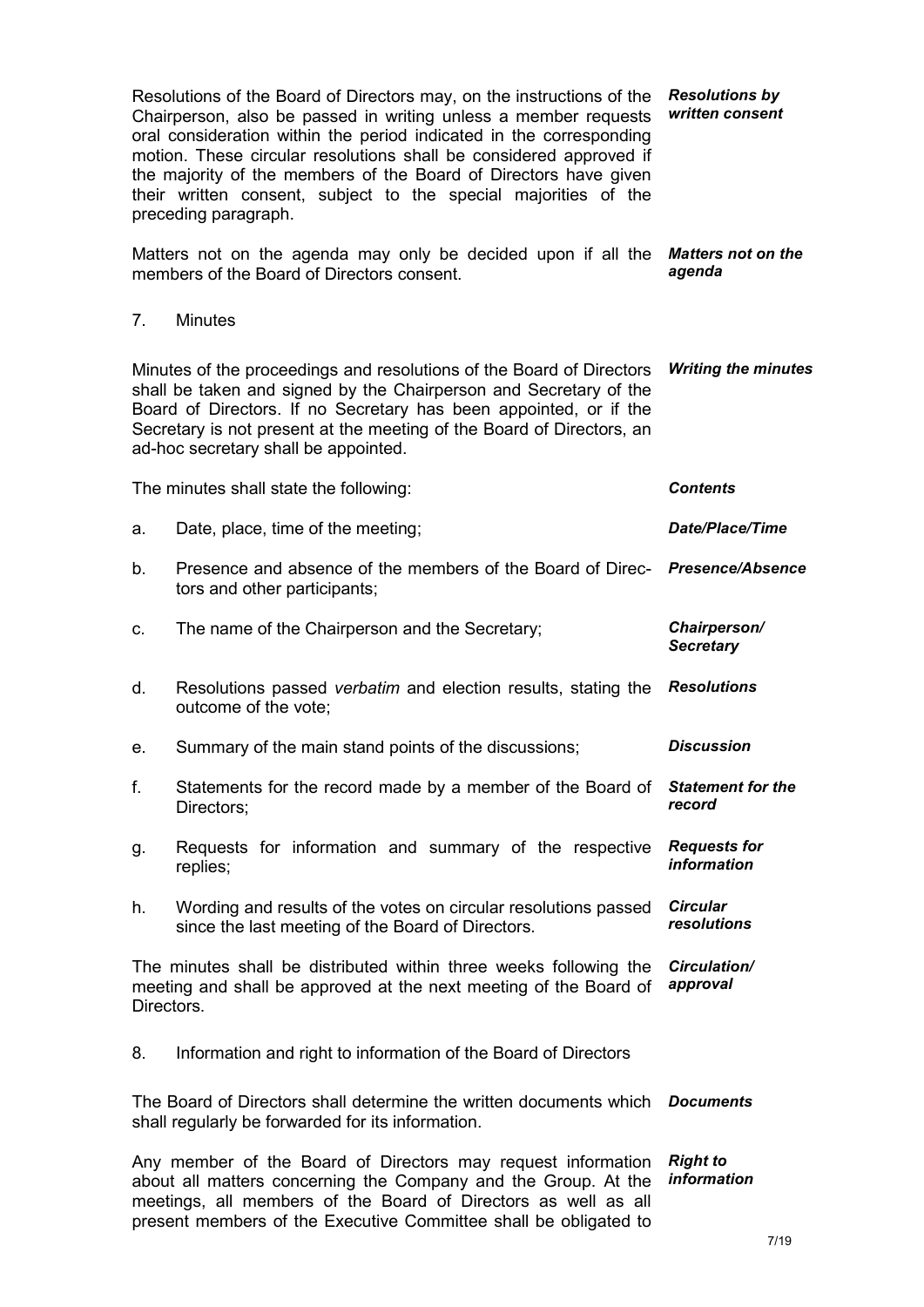provide the information. Apart from the meetings, any member may request from the CEO, after information of the Chairperson, information concerning the course of the business of the Group and the Company as well as on specific business dealings/matters of the Company. To the extent necessary for the fulfillment of a duty, any member *Inspection rights* may apply to the Chairperson to be shown the books and files. 9. Remuneration As remuneration of the above stated obligations and responsibilities *Determination* of the Board of Directors and committees, the members of the Board of Directors shall receive a fixed annual board fee, independent of the business results, which shall be determined by the Board of Directors upon motion by the Nomination, Compensation & Governance Committee. In addition, the members of the Board of Directors shall be reimbursed for their expenses. Special services rendered by individual members, in particular the *Special services* activity of the specifically delegated members of the Board of Directors pertaining to the management or supervision, may be rewarded by the Board of Directors in an appropriate manner. 10. Terms of Office and limitation of Terms of Office The members of the Board of Directors and the Chairperson shall be *Terms of Office*  elected for a term of office until completion of the next ordinary *and re-election* General Meeting. They may be re-elected upon expiry of a completed term. Directors may be proposed for re-election by the Board of Directors upon motion by the Nomination, Compensation & Governance Committee. The Nomination, Compensation & Governance Committee shall base its motion on a review of the overall performance of each candidate. A member of the Board of Directors shall not serve on the Board of *Limitation of*  Directors for more than twelve years. The years as member of the Board of Directors of Lafarge SA and of Holcim Ltd prior to the merger of the two groups are also considered as years of office. In addition, it is expected that a member of the Board of Directors will offer his resignation at the ordinary General Meeting following his 72nd birthday. The Board of Directors may provide for exceptions to this rule in individual cases under special circumstances and if this is in the best interest of the Company. *Terms of Office*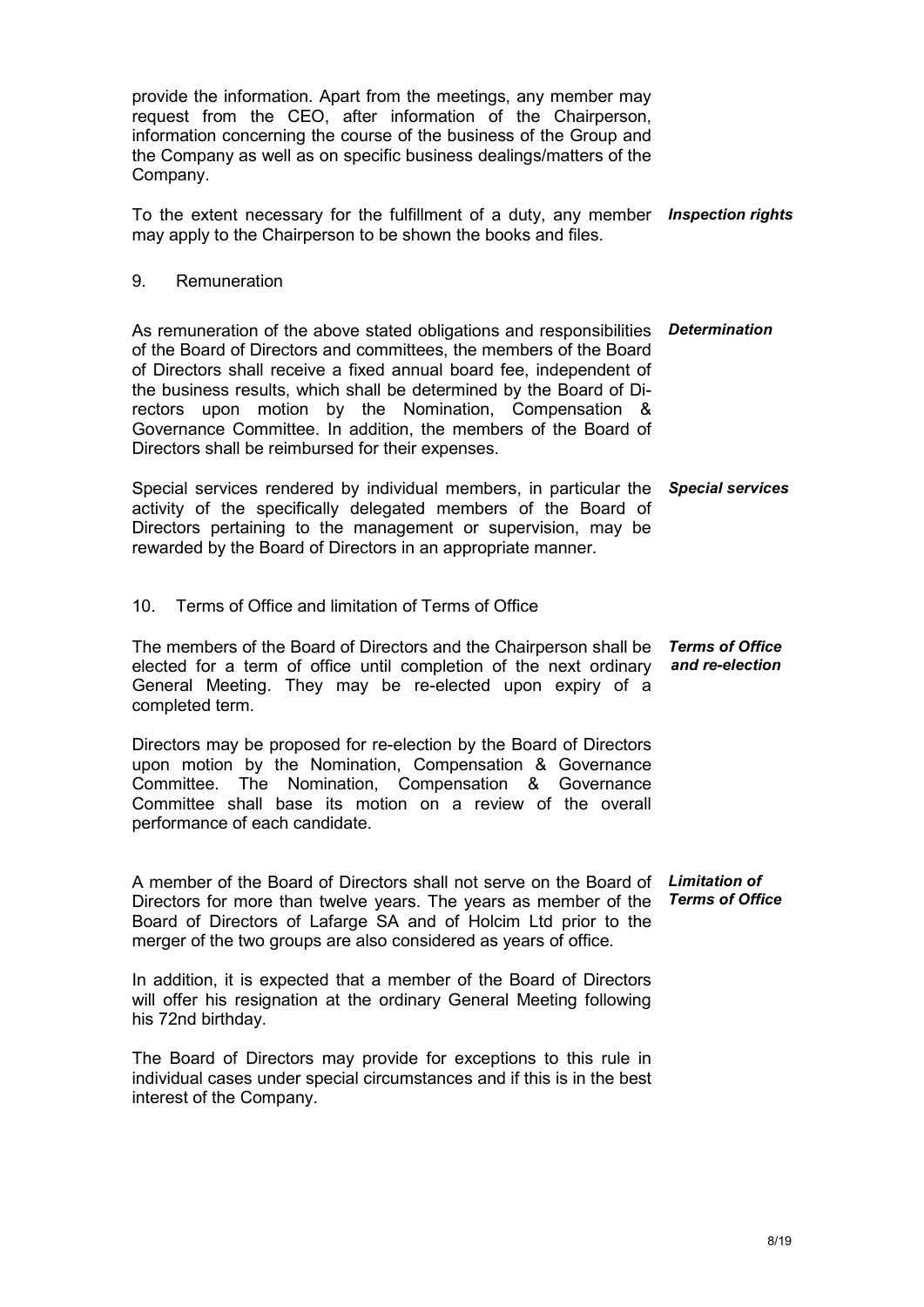#### **THE CHAIRPERSON**

11. Powers and duties of the Chairperson

| The Chairperson has the following powers and duties:                  |                                                                                                                                                                                                                                                                                                                                                                               | <b>Powers and duties</b>                                                                                                      |
|-----------------------------------------------------------------------|-------------------------------------------------------------------------------------------------------------------------------------------------------------------------------------------------------------------------------------------------------------------------------------------------------------------------------------------------------------------------------|-------------------------------------------------------------------------------------------------------------------------------|
| a.<br>b.                                                              | Supervision of the CEO, as head of the Executive Committee,<br>on behalf of the Board of Directors;<br>Leading the Board of Directors, ensuring it is an effective<br>working group at the head of the Company and promoting a                                                                                                                                                | <b>Supervision of the</b><br><b>CEO</b><br><b>Leading the Board</b>                                                           |
| C.<br>d.<br>е.                                                        | culture of openness and debate;<br>Organization of Board meetings (agenda and minutes) and<br>liaising with the CEO in preparation of such meetings;<br>Yearly assessment of the Board of Directors;<br>Ensuring that the committees<br>meet regularly, function                                                                                                              | <b>Organization of</b><br><b>Board meetings</b><br><b>Yearly assessment</b><br><b>Committees</b>                              |
| f.                                                                    | efficiently and report adequately to the Board of Directors;<br>External communication, after consultation and in coordination<br>with the CEO, on matters of general interest for the Company<br>or the Group and outside the day to day operational<br>management vis-à-vis shareholders, investors, the general<br>public and the media, and without prejudice to art. 15. | <b>External</b><br>communication                                                                                              |
| g.                                                                    | Preparation of the General Meeting and meetings of the Board<br>of Directors in consultation with the CEO;                                                                                                                                                                                                                                                                    | <b>Preparation of the</b><br><b>General Meeting of</b><br>Shareholders/<br><b>Meeting of the</b><br><b>Board of Directors</b> |
| h.                                                                    | Chairing the general meetings of shareholders and the meet-<br>ings of the Board of Directors;                                                                                                                                                                                                                                                                                | <b>Chair</b>                                                                                                                  |
| i.<br>j.                                                              | Supervision of implementation by the CEO of the resolutions of<br>the Board of Directors and committees.<br>other tasks which<br>Performance of all<br>accrue<br>to<br>the<br>Chairperson by law, the Articles of Incorporation or these<br>Rules.                                                                                                                            | <b>Supervision of</b><br>implementation<br><b>Other tasks</b>                                                                 |
|                                                                       | The Chairperson shall be available to discuss, on a regular basis,<br>any operational issue the CEO may want to raise with him, it being<br>understood that the Chairperson shall have non executive duties.                                                                                                                                                                  | <b>Interaction with the</b><br><b>CEO</b>                                                                                     |
| The Chairperson further has the right to inspect all books and files. |                                                                                                                                                                                                                                                                                                                                                                               | <b>Right to inspect</b><br>documents                                                                                          |
| The Secretary of the Board reports directly to the Chairperson.       |                                                                                                                                                                                                                                                                                                                                                                               | <b>Reporting</b>                                                                                                              |

## **THE VICE-CHAIRPERSON**

12. Powers and duties of the Vice-Chairperson or Vice-Chairpersons.

If the Chairperson is unable to exercise his office, the Vice-*Deputy for the*  Chairperson empowered to act as deputy for the Chairperson, shall *Chairperson* act as his deputy. The Board of Directors designates the Vice-Chairperson empowered to act as deputy for the Chairperson.

The Vice-Chairperson empowered to act as deputy for the *Powers and duties*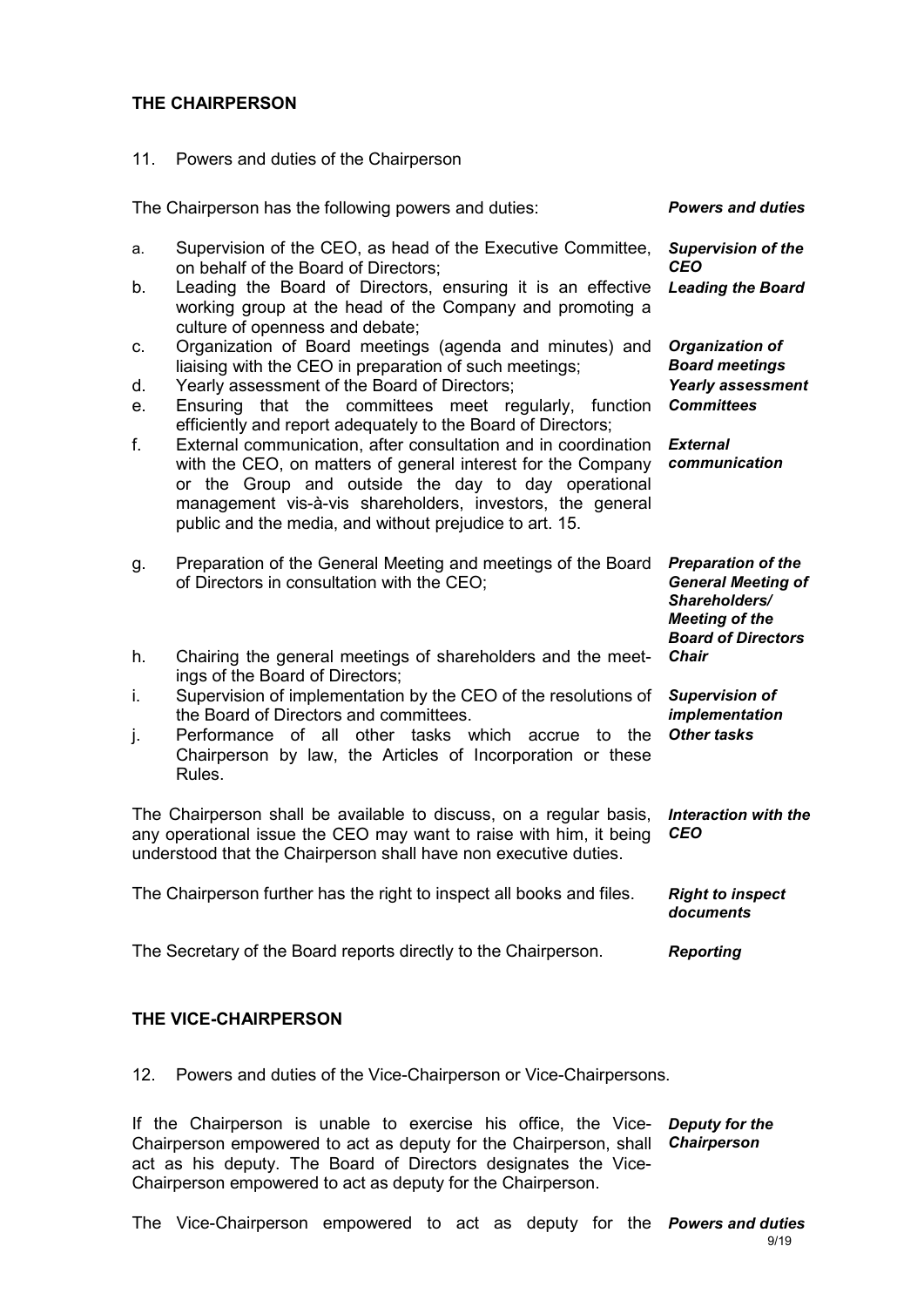Chairperson shall have the same powers and duties for the performance of his role as a deputy as those accruing to the Chairperson, but such powers and duties shall be confined to resolutions to be passed during the period of the representation.

The Board of Directors can permanently or temporarily delegate to any Vice-Chairperson expert or special tasks. Tasks and responsibilities are defined by resolution of the Board of Directors.

If the Vice-Chairperson is unable to act as deputy, the longest *Deputizing for the*  serving member of the Board of Directors shall take his office. *Vice-Chairperson*

#### **THE INDEPENDENT LEAD DIRECTOR**

13. Appointment and powers and duties of the Independent Lead **Director** 

If the Chairperson is not independent, the Board of Directors may *Appointment* appoint an Independent Lead Director who is to be confirmed annually.

The Independent Lead Director coordinates the activities of the other *Powers and duties* independent directors, and performs such duties and responsibilities as the Board of Directors may determine. He serves as liaison between the independent Directors, with whom he can call separate meeting, and the Chairperson and CEO.

The independent members of the Board of Directors convene as *Convening* often as business so requires, but at least once every year.

#### **THE COMMITTEES**

14. Composition, powers and duties of the committees

The Board of Directors may appoint committees to perform special *Committees and*  tasks and may further appoint ad-hoc committees if necessary. The *ad-hoc Committees* Board shall in particular form the following standing committees:

- 1) Audit Committee
- 2) Nomination, Compensation & Governance Committee
- 3) Health, Safety & Sustainability Committee

The composition, powers and duties of these committees are *Charters* determined in the Articles of Incorporation and separate charters which form an integral part of these Rules. The membership, powers and duties for ad-hoc committees are determined in the respective resolutions of the Board of Directors.

The members of the Nomination, Compensation & Governance *Nomination,*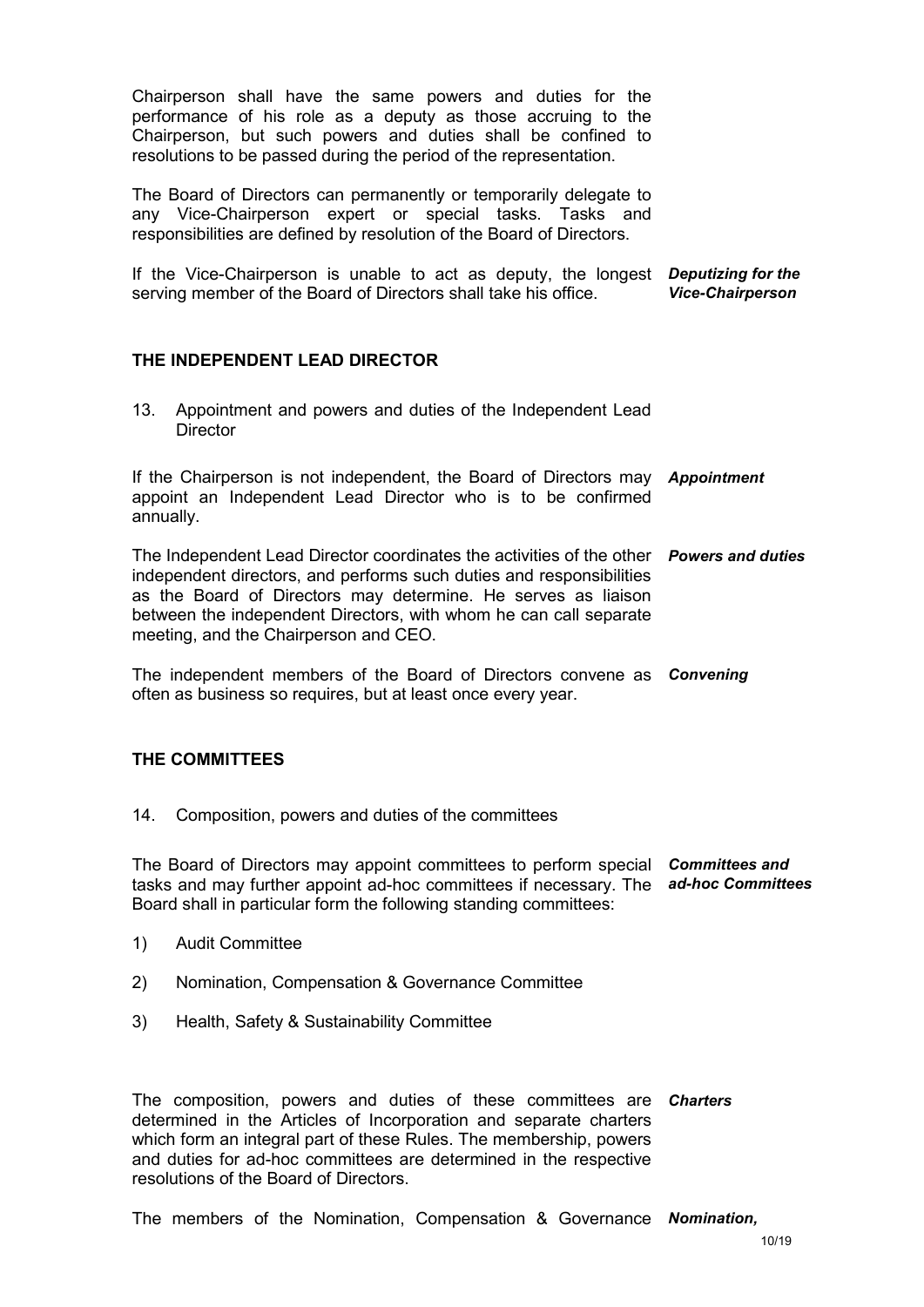Committee are elected by the General Meeting for a term of office until completion of the next ordinary General Meeting. They may be *Governances* re-elected upon expiry of a completed term.

*Compensation & Committee*

If there are vacancies on the Nomination, Compensation & Governance Committee, the Board may appoint the missing members from among its members for the remaining term of office.

#### **THE CEO**

15. Appointment, powers and duties of the CEO

The Board of Directors appoints the CEO, upon motion of the *Appointment* Nomination, Compensation & Governance Committee.

The CEO shall head and direct the Executive Committee and be the *Powers and duties* contact person for the Board of Directors in its contact with the Executive Committee. As such, the CEO shall be responsible of the operational management of the Group under the supervision of the Board, run and motivate the Executive Committee as a dedicated, cohesive and results driven team and be responsible for the Executive Committee's good functioning and organization.

The CEO shall supervise the members of the Executive Committee who shall report directly to the CEO, and shall determine their individual annual objectives taking into account the mid-term plan and the budget, and shall prepare and propose their individual compensation for the approval of the Board of Directors following the recommendation of the Nomination, Compensation & Governance Committee.

The CEO shall initiate, develop and manage the strategic planning process with the assistance of the relevant members of the Executive Committee. The CEO shall present the strategic plan to the Board of Directors for approval. Upon approval by the Board of Directors, the CEO shall be responsible for the implementation of the approved strategic plan within the Group, including the mid-term plan of the Group consistent with approved scorecards.

The CEO shall lead the process of determining the budget within the Group and shall present it to the Board of Directors for approval. Upon approval by the Board of Directors, the CEO shall be responsible for the implementation of the approved budget, its monitoring and control.

The CEO shall be responsible for the execution of the resolutions taken by the Board of Directors.

The Board of Directors shall determine the structure and, subject to *Appointment of the* applicable law, appoint and|or dismiss the members of the Executive *Executive* Committee. Within that frame, appointments and dismissals shall in *Committee*principle be made upon the proposal by the CEO (other than with respect to himself), after the recommendation by the Nomination, Compensation & Governance Committee.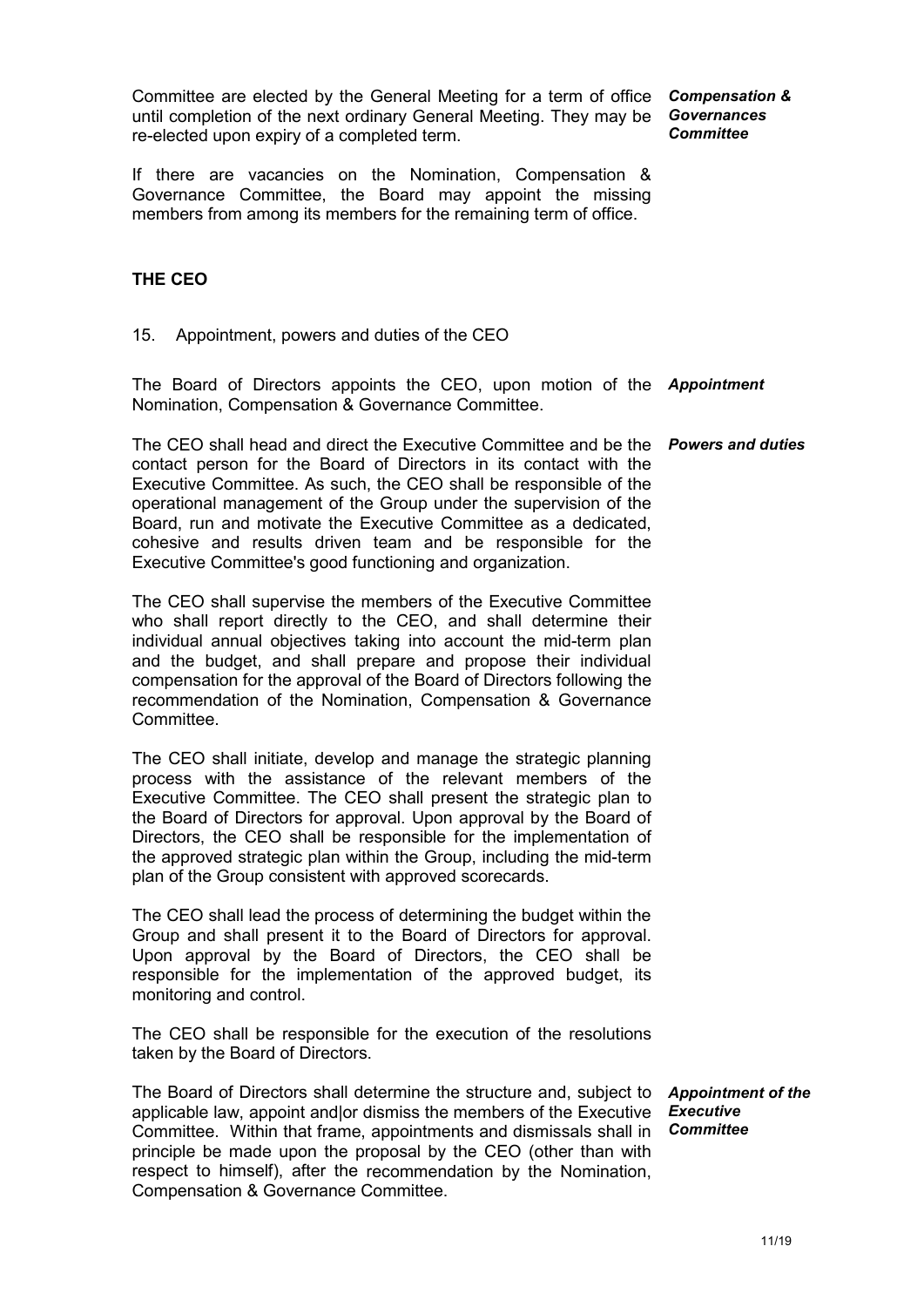The CEO may assign the resolutions passed by the Board of *Implementation of*  Directors or a committee to the individual members of the Executive Committee for execution. The CEO shall monitor the implementation of such resolutions. *resolutions*

Without prejudice to art. 11 (f), the CEO shall be the only authority in *External*  charge of external communication. *communication -*

The CEO represents the Company vis-à-vis the shareholders and *Representation vis*maintains the relations with shareholders and investors.

The CEO is responsible for ensuring compliance with all legal *Capital markets* requirements of the capital markets. He may delegate this responsibility to the CFO.

The CEO's reporting line shall be to the Board of Directors and its *Reporting* Chairperson, who is mandated to supervise the CEO on behalf of the Board.

The following persons report directly to the CEO:

- the members of the Executive Committee:
- the Head Legal and Compliance (who shall also have an additional functional reporting line to the Chairperson of the Audit Committee for the compliance aspect of its function);
- any other function in accordance with the functions diagram recommended by the CEO and approved by the Board of Directors and/or the allocation of responsibilities decided by the CEO.

The CEO shall present to the Nomination, Compensation & Governance Committee and to the Board a succession plan for the *planning* members of the Executive Committee and key executives on an annual basis. *Succession* 

It shall be the responsibility of the CEO to ensure that all expenditure *Budget controls* is within the budget and meets the profitability targets at the different levels.

## **THE EXECUTIVE COMMITTEE AND ITS MEMBERS**

#### 16. Organization

Appointment and dismissal of the members of the Executive *Appointment* Committee shall in principle be proposed by the CEO (other than with respect to himself), reviewed and recommended by the Nomination, Compensation & Governance Committee and approved by the Board of Directors.

Compensation of the members of the Executive Committee shall be proposed by the CEO based on the achievement of objectives and benchmarking, reviewed and recommended by the Nomination, Compensation & Governance Committee and approved by the Board of Directors.

12/19

*à-vis shareholders and investors*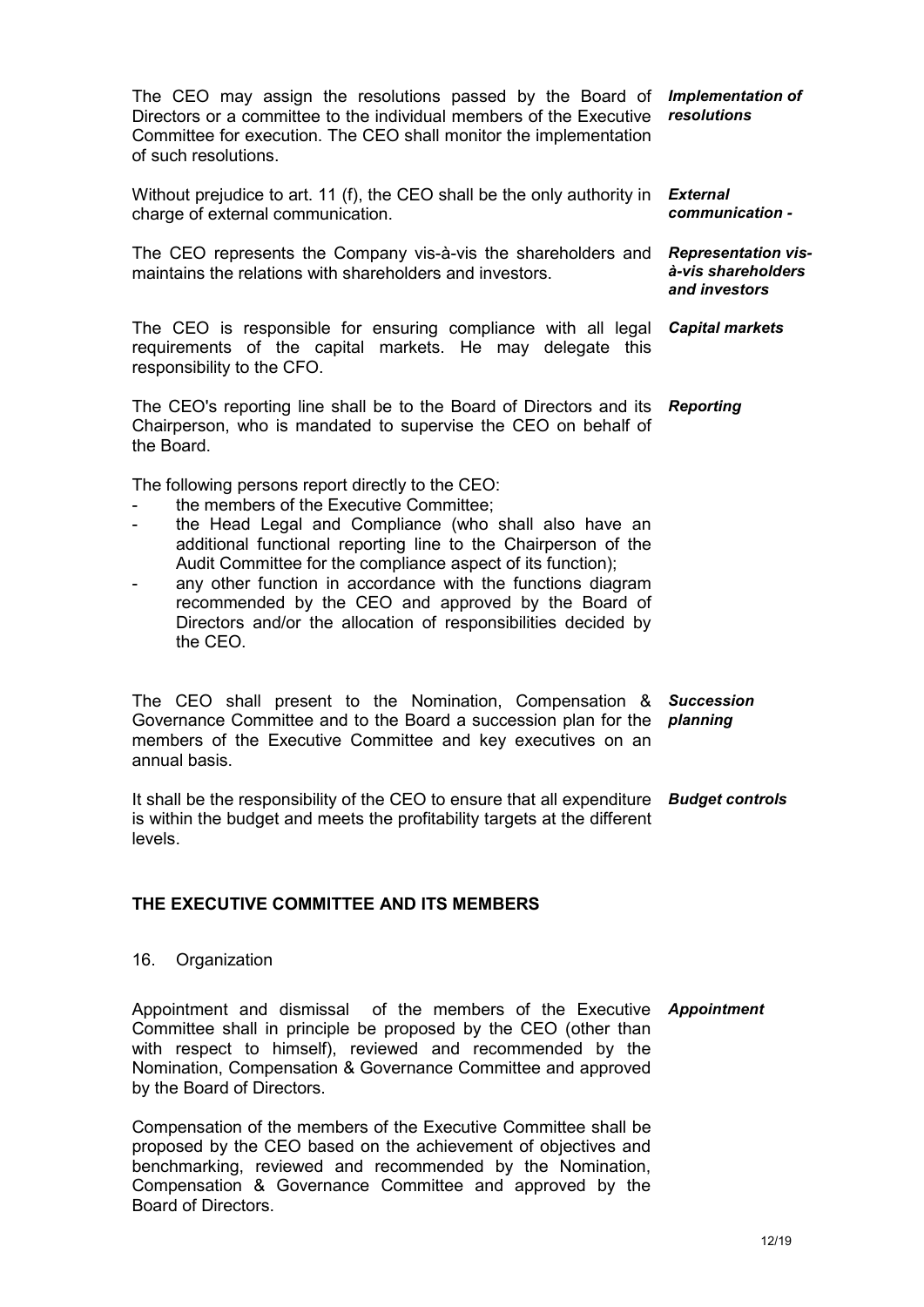The members of the Executive Committee, under the leadership and *Responsibility* direction of the CEO, are responsible for the management of the Group as a dedicated, cohesive and results driven body.

#### *Common and individual responsibility*

Within the scope of these Rules, the members of the Executive Committee (other than the CEO) take over individual tasks and are individually responsible to the CEO for the performance of these tasks.

The Company will be run in a decentralized way under the leadership and direction of the CEO, so that the members of the Executive Committee shall be allocated responsibility by country, business area or function. The members of the Executive Committee acting as region heads shall have clear profit and loss responsibility under the supervision of the CEO. Capital expenditures and investments shall be approved as described in Art. 23 of these Rules.

The CEO shall determine the annual objectives of the members of the Executive Committee taking into account the mid-term plan and the budget. The Executive Committee members shall be accountable vis-à-vis the CEO.

At the CEO's initiative, heads of corporate functions might also be invited to the Executive Committee.

The members of the Executive Committee may, in concert with the CEO, delegate their tasks relating to their areas of responsibility by *Managers/* country to Area Managers or by function to Function Heads. *Delegation to Area Function Heads*

Upon motion of the relevant Executive Committee member to whom such manager reports, decisions relating to the appointment, mobility, removal and remuneration (within the framework of the Group's compensation guidelines) of Area Managers, Function Heads and Country Heads shall be taken by the CEO.

#### 17. Powers and duties

Subject and according to these Rules, and under the leadership and *a) Collective:* direction of the CEO, the Executive Committee has the following collective powers and duties:

- a. Organization, execution and supervision of the business of the *– Operational*  Company and the Group in the areas which do not fall within the scope of the Board of Directors; *management*
- b. Preparation of the business of the Board of Directors and im-*– Business of the*  plementation of its resolutions; *Board of Directors*
- c. Further development and implementation of the business con-*– Business Concept*cept;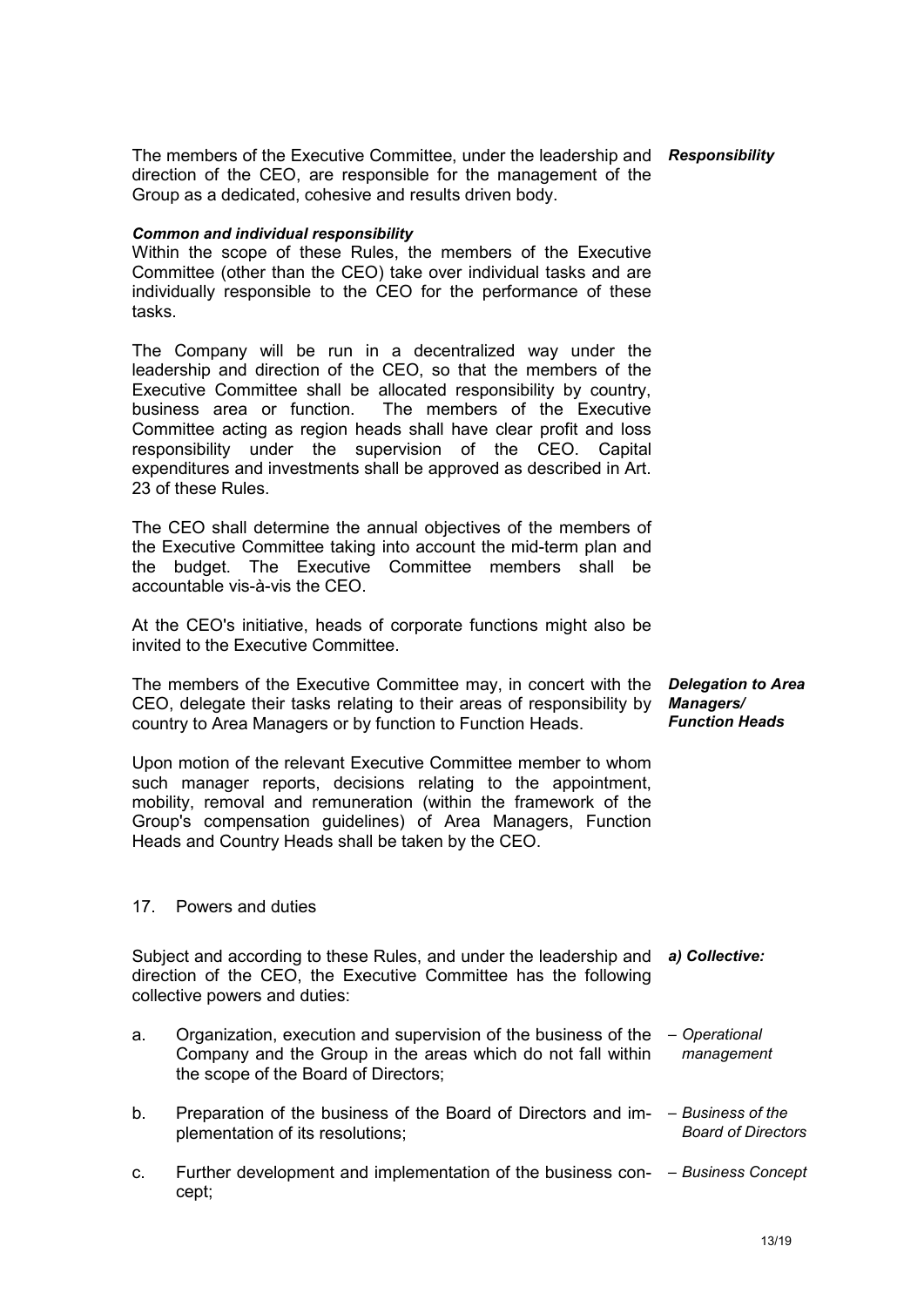| d.                                                                                                                                                     | Preparation of the consolidated Group budget for the Board of<br>Directors;                                                                                                                                                                                                                            | - Consolidated<br>Group budget                                                                    |  |
|--------------------------------------------------------------------------------------------------------------------------------------------------------|--------------------------------------------------------------------------------------------------------------------------------------------------------------------------------------------------------------------------------------------------------------------------------------------------------|---------------------------------------------------------------------------------------------------|--|
| е.                                                                                                                                                     | Strategic development of the Group with a view to sustainably<br>increase the value of the Company and Group in the frame of<br>the strategic plan approved by the Board of Directors;                                                                                                                 | - Strategic Develop-<br>ment                                                                      |  |
| g.                                                                                                                                                     | Proposal by the relevant member of the Executive Committee<br>to the CEO regarding appointment and dismissal of the Area<br>Managers, and the Function Heads of the Group.                                                                                                                             | - Proposals for Area<br>Managers, and<br><b>Function Heads</b>                                    |  |
| Within the collective powers and duties, and where applicable, each<br>member of the Executive Committee performs the following indi-<br>vidual tasks: |                                                                                                                                                                                                                                                                                                        | b) Individual tasks:                                                                              |  |
| a.                                                                                                                                                     | Taking additional positions in existing markets, validation of<br>existing positions and structures and opening of new markets;                                                                                                                                                                        | - Existing / New<br><b>Markets</b>                                                                |  |
| b.                                                                                                                                                     | Securing relations between the Company and the Group Com-<br>panies;                                                                                                                                                                                                                                   | - Coordination                                                                                    |  |
| c.                                                                                                                                                     | Supervision of management of the Group Companies and re- - Supervision<br>sponsibility for their successful development;                                                                                                                                                                               |                                                                                                   |  |
| d.                                                                                                                                                     | Seeing to the associated companies <sup>1</sup> as well as to the equity<br>interests in third parties;                                                                                                                                                                                                | - Service                                                                                         |  |
| е.                                                                                                                                                     | Responsibility for successful and economical management of<br>the staff and divisional functions of the Group;                                                                                                                                                                                         | - Responsibility for<br>staff / divisional<br>functions                                           |  |
| f.                                                                                                                                                     | Taking the necessary corrective measures and informing the<br>Board of Directors in due time via the CEO when significant<br>negative deviations from the budget are reported in the Com-<br>pany and the Group.                                                                                       | - Corrective<br>measures                                                                          |  |
| 18.                                                                                                                                                    | Reserve of approval rights by the Board of Directors in<br>financial matters                                                                                                                                                                                                                           |                                                                                                   |  |
|                                                                                                                                                        | The Board of Directors delegates approval rights related to<br>investments, divestments, expenditures and financial decisions to<br>the Executive Committee as provided in Section 23 except in the<br>following matters with respect to which the Board of Directors<br>reserves its approval rights: | <b>Delegation and</b><br>reservation of<br>approval rights by<br>the Board of<br><b>Directors</b> |  |
| a.                                                                                                                                                     | Investments and expenditures exceeding CHF 400 million;                                                                                                                                                                                                                                                | – Investments and                                                                                 |  |
| b.                                                                                                                                                     | Divestments exceeding CHF 400 million;                                                                                                                                                                                                                                                                 | expenditures<br>- Divestments                                                                     |  |
| c.                                                                                                                                                     | Issuance of derivative financial instruments where these are<br>not solely used to hedge against the risks entailed in the<br>course of ordinary business;                                                                                                                                             | – Financial<br><b>Decisions</b>                                                                   |  |

-

<span id="page-13-0"></span> $^{\rm 1}$  Companies in which Holcim holds directly or indirectly by affiliates a participation of 20-50%.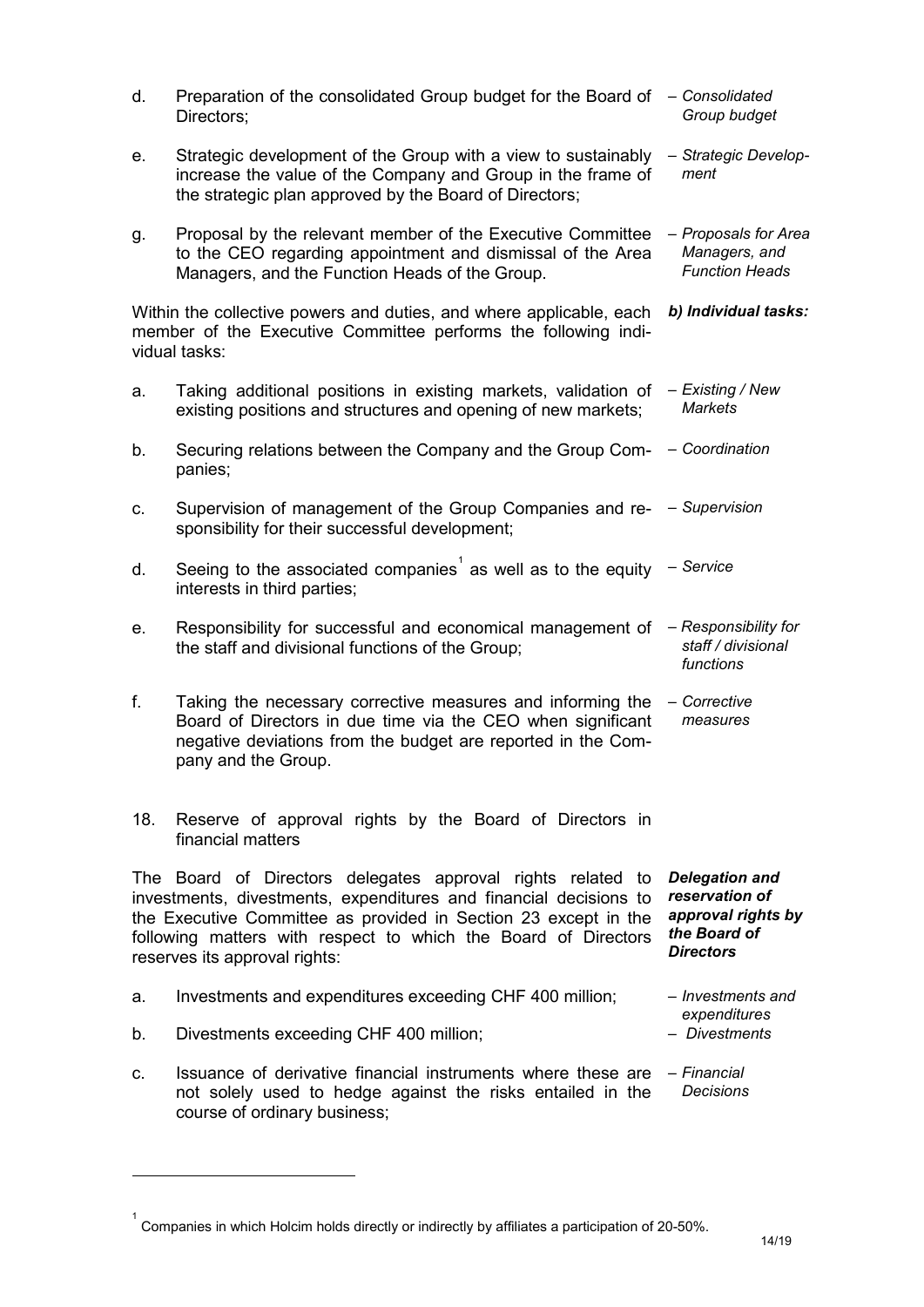| Issuance of bonds and raising of $3rd$ party debt by the<br>d.<br>Company, or other financings guaranteed by the Company,<br>providing bail, guarantees or similar surety, and assuming<br>contingent liabilities, where these are not in the envelope<br>approved by the Board;                             | - Financial<br><b>Decisions</b>         |
|--------------------------------------------------------------------------------------------------------------------------------------------------------------------------------------------------------------------------------------------------------------------------------------------------------------|-----------------------------------------|
| The Board of Directors may issue further and more detailed – Further regulations<br>regulations on delegation of its approval rights.                                                                                                                                                                        |                                         |
| 19.<br>Meetings of the Executive Committee                                                                                                                                                                                                                                                                   |                                         |
| The meetings of the Executive Committee shall be regularly called<br>and organized by the CEO as often as the business of the Company<br>or the Group requires.                                                                                                                                              | <b>Number</b>                           |
| The CEO shall ensure that the passed resolutions by the Board are<br>assigned to the individual members of the Executive Committee for<br>execution. The CEO shall monitor the implementation of such<br>resolutions.                                                                                        | <b>Implementation of</b><br>resolutions |
| Any member of the Executive Committee may request from the CEO<br>in writing and stating the reasons, to immediately convene a<br>meeting.                                                                                                                                                                   | <b>Extraordinary</b><br>meetings        |
| The invitation to attend a meeting of the Executive Committee shall<br>be made in writing, indicating the agenda items, at least five days in<br>advance. In urgent cases, the CEO may convene the Executive<br>Committee in some other appropriate form at short notice.                                    | <b>Invitation</b>                       |
| The CEO shall determine the agenda items of the meetings of the Agenda items<br>Executive Committee.                                                                                                                                                                                                         |                                         |
| The CEO may delete incomplete motions, or motions submitted too<br>late from the agenda or may defer such motions to a later meeting.                                                                                                                                                                        | <b>Deletion of agenda</b><br>items      |
| The CEO shall conduct the meetings of the Executive Committee.<br>The CEO may invite other persons who do not belong to the<br>Executive Committee to attend the meeting in an advisory capacity.                                                                                                            | Chairpersonship                         |
| The CEO may call further meetings of the Executive Committee<br>outside the formal meetings, to discuss matters of fundamental<br>nature, as the case may be without taking formal resolutions.                                                                                                              | <b>Additional</b><br>meetings           |
| <b>Resolutions</b><br>20.                                                                                                                                                                                                                                                                                    |                                         |
| The Executive Committee shall have a quorum if the majority of its<br>members are present. The requirement of personal attendance is<br>met if the members of the Executive Committee are able to commu-<br>nicate simultaneously (e.g. by telephone, video, internet/intranet or<br>other technical means). | Quorum                                  |
| Resolutions shall be passed by a majority of the votes cast.                                                                                                                                                                                                                                                 | <b>Resolutions</b>                      |
| Abstentions shall not be counted. In the event of a tie, the CEO shall<br>have a casting vote. The Chairperson shall be notified by the CEO of<br>any use of this casting vote.                                                                                                                              |                                         |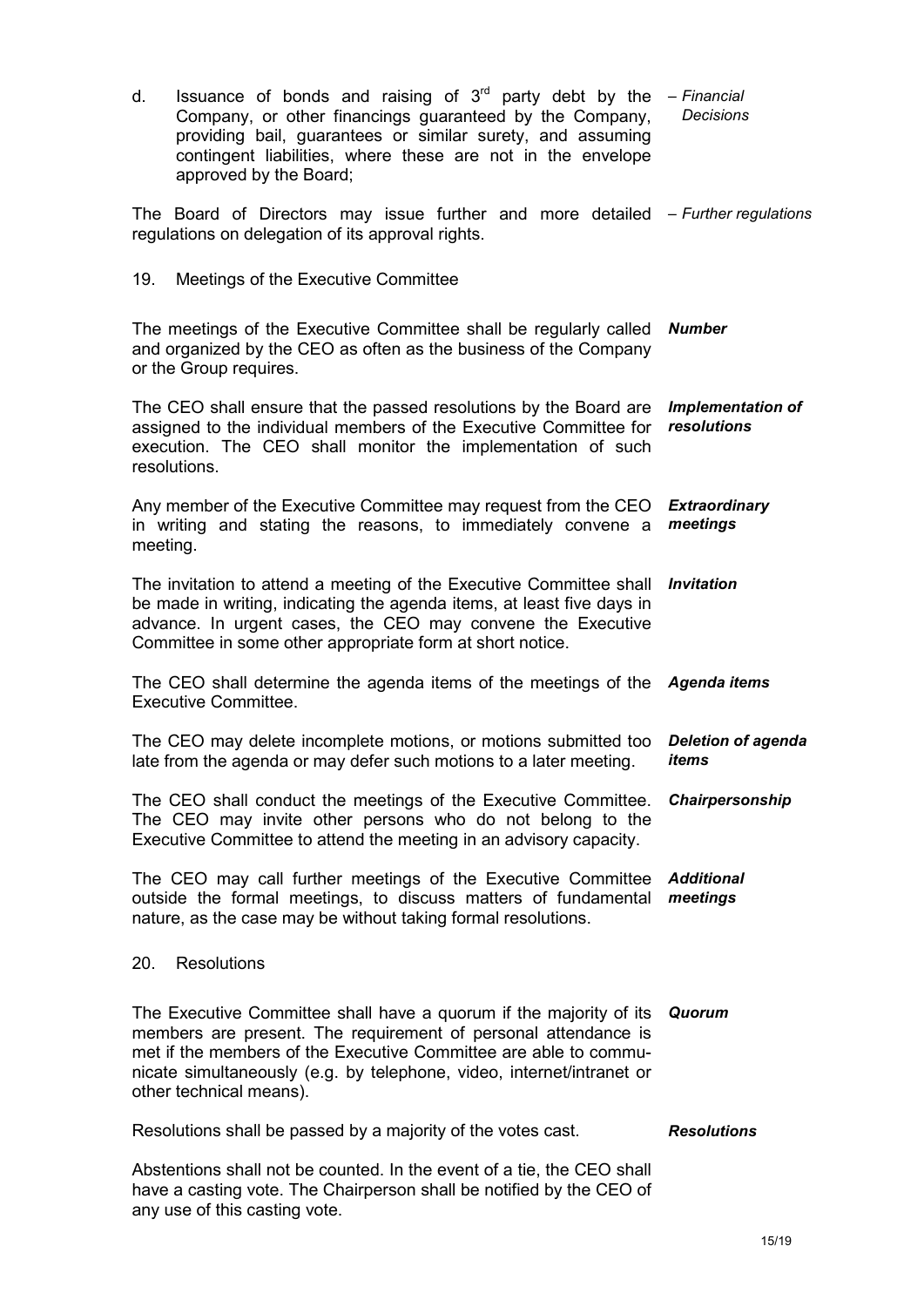Items which are not on the agenda may only be decided upon with *Items not on the*  the consent of all the present members of the Executive Committee. *agenda*

Dissenting opinions made for the record in the context of resolutions of the Executive Committee will be minuted.

*Dissenting opinions for the record*

#### 21. Minutes

The CEO shall arrange for appropriate minutes of the meetings and *Minutes* timely delivery of such minutes to the Chairperson.

22. Reporting by the Executive Committee

The CEO shall inform the Chairperson on an ongoing basis and the Board of Directors regularly of the course of business and the compliance with the budget and of exceptional occurrences outside the ordinary course of business. In particular, the CEO shall regularly inform the Board of Directors of market trends and of objectives and strategies of the Company. *Informing the Chairperson and the Board of Directors*

Reporting to the Board of Directors shall be effected at the meetings *Nature of the* of the Board. Where appropriate, the CEO shall report to the Board of Directors in writing on matters pertaining to the Company and the Group. *reporting*

The CEO may delegate the reporting to the Board of Directors to the members of the Executive Committee.

#### **AUTHORITIES RELATING TO CAPITAL EXPENDITURES AND INVESTMENTS**

23. Capital expenditures and investments

Capital expenditures and investments shall be approved, based on their own and individual merits and according to the approved strategic criteria and budget, as follows:

- by the Board of Directors upon motion of the CEO for capital expenditures and investments above CHF 400 million;
- by the Executive Committee under the following conditions:
	- Capital expenditures and investments between CHF 20 million and CHF 400 million shall be approved by the Executive Committee upon motion of the competent Executive Committee member in accordance with the functions diagram approved by the Board of Directors and, to the extent consistent with the functions diagram, the allocation of responsibilities decided by the CEO, it being agreed that no capital expenditure and investment can be agreed by the Excecutive Committee without the positive vote of the CEO, subject to the last paragraph of Section 20;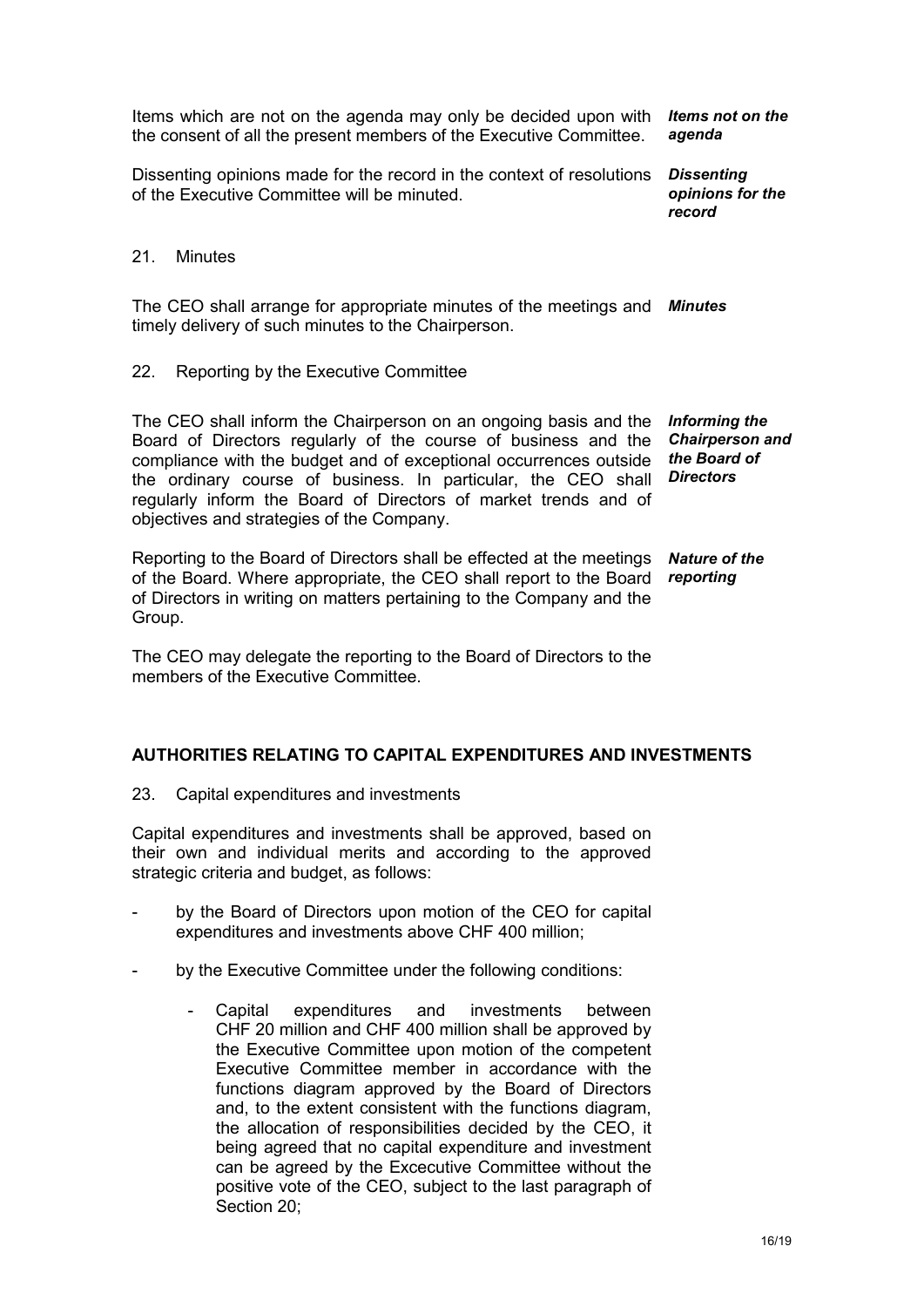- Capital expenditures and investments below CHF 20 million shall be approved based on the thresholds defined in the Group Delegated Authorities.

The amount above must be understood as including the initial amount but also all the commitments and undertakings (including off-balance-sheet) over time.

#### **GENERAL PROVISIONS**

#### 24 Conflicts of interest

Each member of a body of the Company is obligated to inform the *Duty to inform* respective body of actual or potential conflicting interests.

In case of a direct conflict of interests, i.e. a situation where a mem-*Abstention* ber's vote would operate to the detriment of the Company to the extent it would advantage his own interests or any interest otherwise represented by him or a party related to him, the member shall abstain of his own initiative before discussing the respective matter.

Even if there is a reason for abstention, the Board of Directors or the *Lifting of the*  Executive Committee respectively, may decide to waive the abstention of the member affected, provided that the member shall give preference to the interests of the Company. *abstention*

If a member does not abstain of his own initiative, the Chairperson *Right of expulsion* within the Board of Directors or the CEO within the Executive Committee respectively, shall have the right to expel the relevant member from deliberation and decision on the respective matter.

#### 25. Confidentiality

The members of the executive bodies of the Company shall keep in *Confidentiality* confidence and refrain from disclosing to third parties any information and documents which they received or which came to their attention in connection with their function as members of executive bodies of the Company.

At the end of their term of office, the members of the executive *Return of*  bodies of the Company shall destroy all documents relating to the *documents* Company and Group or return the same. Such destruction or return shall be confirmed in writing by the respective member.

#### 26. Written form

Wherever reference is made in these Rules to written communica-*Method of*  tion, this may be done by any method of transmission which enables *transmission*evidence of forwarding of the text and evidence of receipt of the message to be produced.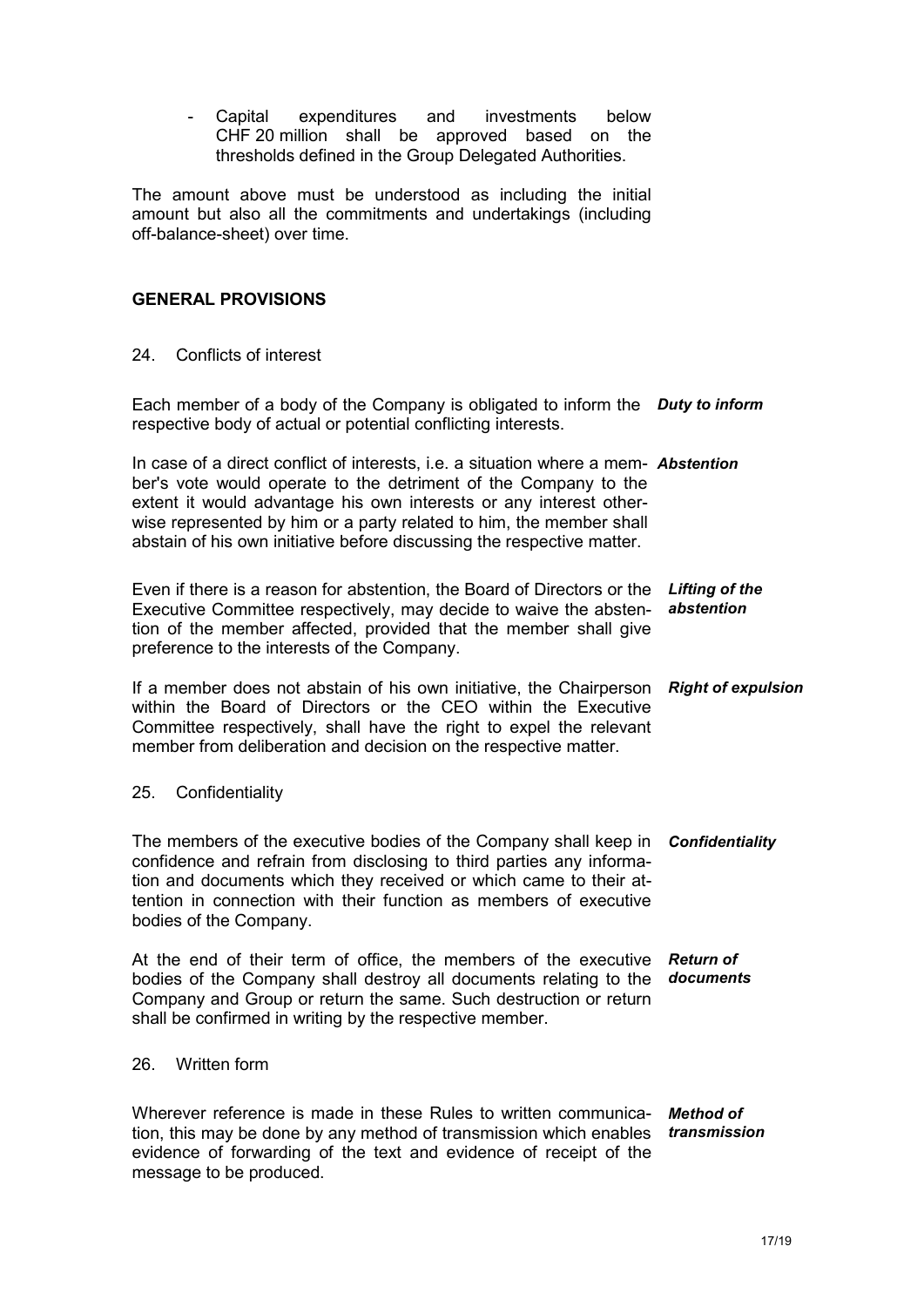#### 27. Authority to sign

All persons authorized to represent the Company shall sign jointly *Joint signature* with one other such person.

28. Policies and Directives

Within the framework of a policy landscape approved by the Board *Competence*  of Directors, the Board of Directors and the Executive Committee may issue specific policies and directives.

- 29. Final provisions
- a. These Rules come into effect on July 28, 2015. *Entry into force*
- b. These Rules shall be verified and if necessary amended as *Amendment* deemed appropriate but at least every two years.

Chairperson Secretary of the Board

[sign] [sign]

 $\overline{\phantom{a}}$  , and the contract of the contract of the contract of the contract of the contract of the contract of the contract of the contract of the contract of the contract of the contract of the contract of the contrac

**Dr. Beat Hess** Dragana Simijonovic